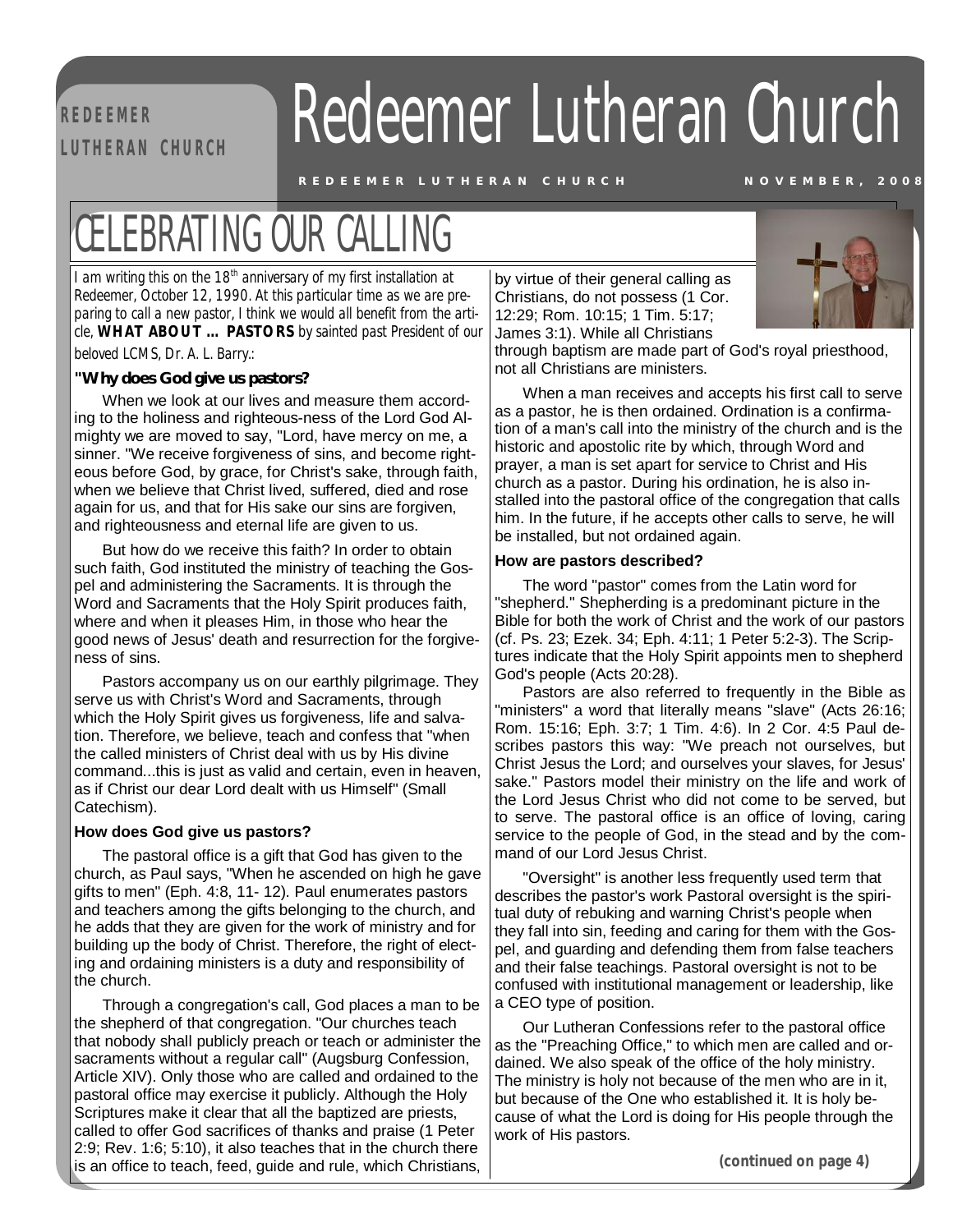#### **R E D E E M E R L U T H E R A N C H U R C H**

| Office                                            | Interim Pastor Rev. Warren Thomason |
|---------------------------------------------------|-------------------------------------|
| Secretary                                         | Pat Wilcoxen                        |
| Organist                                          | Doris Dykhuizen                     |
| <b>OFFICERS</b><br>President                      | Ron Beaber                          |
| Vice<br>President                                 |                                     |
| Treasurer                                         | Leta Stender                        |
| Secretary                                         | Dorothy Sinowetski                  |
| <b>BOARDS</b><br><b>Assimilation</b>              | Laura Brooks                        |
| Property<br>Management                            | Charlie Vovcsko                     |
| Christian Ed.                                     | <b>Christin Wacker</b>              |
| <b>Elders</b>                                     | Tim Byrne                           |
| Human Care                                        | Marj Sterriker                      |
| Outreach                                          | Carol Haupt                         |
| School Board                                      | Michelle Finley                     |
| Stewardship                                       |                                     |
| Youth                                             | Jim Wright                          |
|                                                   | Finance Sec'y. Karen Kirkland       |
| Newsletter<br>Editor                              | Leta Stender                        |
| <b>CLUBS/GUILDS</b><br>Ladies Guild Carol Sheahan |                                     |
|                                                   | Men's Group Bob Mortenson           |
| <b>Red Hat</b><br>Society                         | Sandra Distasio                     |

Christian Support Group

## President's Corner



Mary and I have just returned home from church and the voter's The President's Corner meeting. For those of you that were there, thank you for attending, for those not in attendance I will give you the highlights according to Beaber. The budget process is well under way, with a morning meeting of the Council next Sat. to go through the budget in detail, line by line. The proposed budget will be reviewed at the next Council meeting and on Sunday Nov. 16<sup>th</sup> the entire church is invited to a Town Meeting to review the Proposed Budget and be given information on the recommends of the TSC. The TSC is meeting regularly and will have some firm recommendations at the Town Meeting. We will have the meeting after the late service (by calling the second service the late service I can justify why Mary and I are always late), with a pot luck meal provided. Michelle Finley reports that the Child Care is very close to being back in the black (without the member donations) and Wendy was introduced as the new Manager. She is doing a fantastic job.

 The Church budget is firmly in the black, but when I calculate where we would be if we were paying a full time Pastor, we would still be in the black, but not by much. Giving is up, but your board will be conservative in its projections for income and expense, given the troubled financial times we are in now and maybe heading into in 2009. I did bring up at the Voters Meeting that there is a need that the Church hires a part time bookkeeper to work with the Treasurer. The church budget will be very close to \$500,000.00 for the coming year, and the amount of hours the Treasurer needs to dedicate to bill paying and reconciliation per week is just becoming too much for us to expect from a volunteer.

Thank the good Lord for Leta and Ray A., but we can't continue to expect these folks to carry this load week to week. You will see a line item in the new budget for the bookkeeper, which will reflect a couple of days a week, with the Treasurer being responsible to approve all expenses and complete necessary reports. I have also asked Ray A. to review new software to track expenses; our present software is outdated by a decade or more, and is very difficult to work with. This is an area that needs immediate attention.

 The Child Care as reported above is very close to being in the black, and VPK is up and running, which should put us over the top. The number of children was reported as 52 at this mornings meeting, which is also helping. Wendy is doing a great job of adjusting the schedule, and labor expenses are much more in line with attendance.

 The election committee has a full slate of candidates, with the exception of the **Vice President**. If you are called to serve please give this office your full consideration. We really need to have the service contracts and Insurance policies reviewed. I would love to see all the officer positions, and all the boards full so if you would like serve please let me know. We have plenty of room for everyone.

 I want to personally welcome back Pastor and Lynette Schmidt as our Winter Pastor. We all hope you caught a lot of fish and had a great summer in the Frozen Tundra. We missed you.

 Mark your calendars for the Talent Show on Friday November 21st). It will be a great time for fun and fellowship. Please don't hesitate to call on your Elders or myself (941-238- 7925) with any questions or concerns.

*Ron Beaber*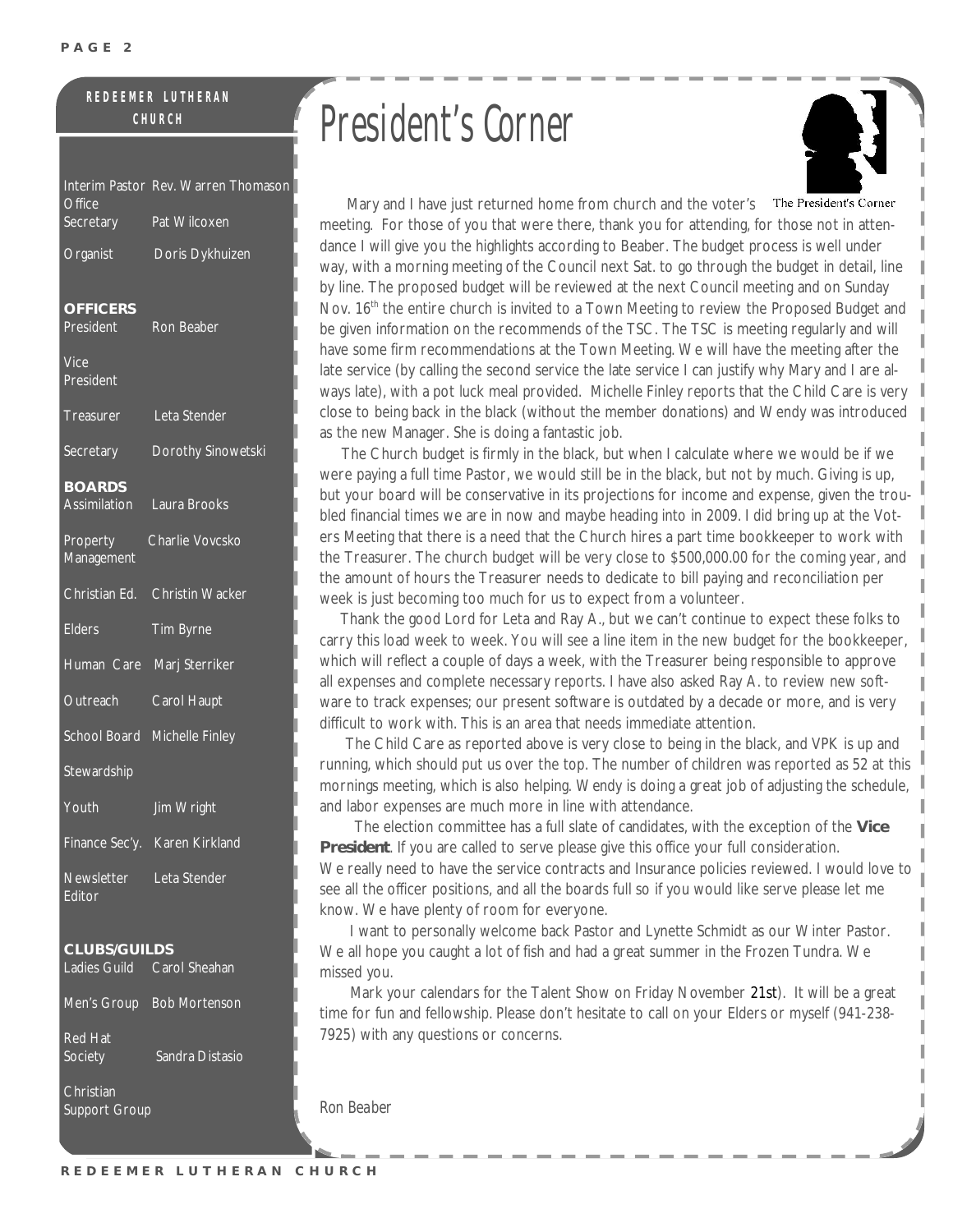| Finance                                                                       |  |                      |                        |                       |
|-------------------------------------------------------------------------------|--|----------------------|------------------------|-----------------------|
| 2008 Church Budget Actual vs. Budget Year to Date<br>Through October 19, 2008 |  |                      |                        |                       |
| <b>Actual Income</b>                                                          |  | <b>Income Budget</b> | <b>Actual Expenses</b> | <b>Expense Budget</b> |
| \$184,353                                                                     |  | \$171,444            | \$162,718              | \$178,516             |
| 2008 Church Budget vs. Actual Year To Date<br>190.000                         |  |                      |                        |                       |



### **2008 Day Care Actual vs. Budget Year to Date Through October 19, 2008**

|           | <b>Actual Income</b> Income Budget | <b>Actual Expenses</b> | <b>Expense Budget</b> |
|-----------|------------------------------------|------------------------|-----------------------|
| \$163,307 | \$203,519                          | \$144,759              | \$180,598             |



**R E D E E M E R L U T H E R A N C H U R CH**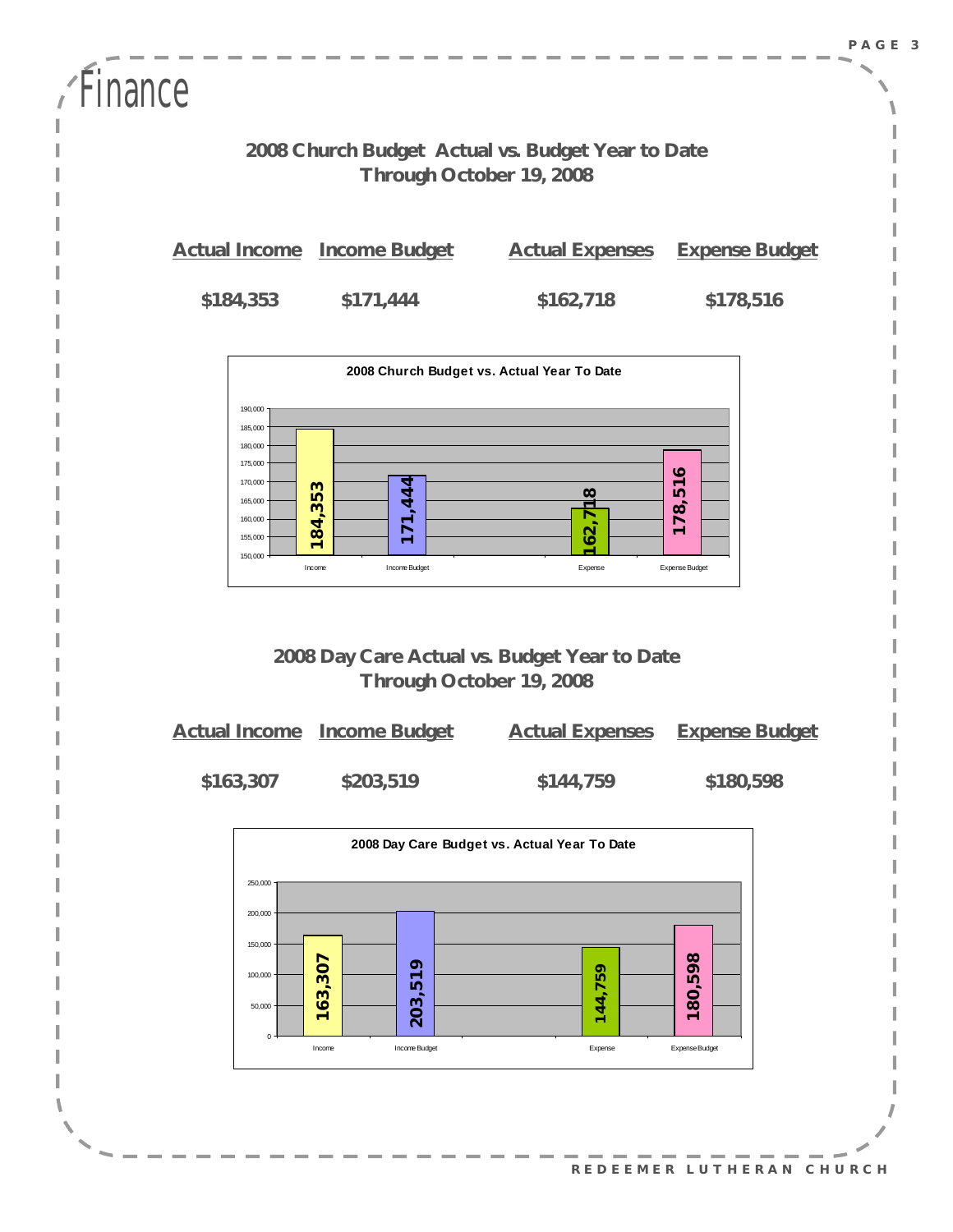### **ELEBRATING OUR CALLING**

#### *(Continued from Page 1)*  **What does God expect of pastors?**

**P A G E 4** 

Pastors do not "represent their own persons but the person of Christ, because of the Church's call, as Christ testifies (Luke 10:16) 'He who hears you, hears me." When they offer the Word of Christ or the sacraments, they do so in Christ's place and stead" (ApologyVII/ VIII.28).

The Apostle Paul writes in 1 Tim. 3:2-4 that a pastor is to be "above reproach, the husband of one wife, temperate, self-controlled, respectable, hospitable, able to teach, not given to drunkenness, not violent, but gentle, not quarrelsome, not a lover of money. He must manage his own family well and see that his children obey him with proper respect." In 1 Tim. 3:6 we read that a pastor is not to be "a recent convert, or he may become conceited and fall under the same judgment as the devil" In Titus 1:9 is it is said that pastors "must hold firmly to the trustworthy message as it has been taught, so that he can encourage others by sound doctrine, and refute it"

Although some Protestant churches ordain women to the pastoral office, this is a 20th century innovation. For more than 1,900 years, there has been nearly unanimous faithfulness to the Word of God, given through the Apostle St. Paul, that women are not to serve as pastors (see 1 Cor. 14:33-35, 37; 1 Tim. 2:11-12; 1 Tim. 3:1-2 and Titus 1:5-6).

Because it is God who places men into the pastoral office, through the congregation, only God, through the congregation, can properly remove a man from the pastoral office. Pastors are forgiven sinners, as are all baptized children of God. Thus, we do not expect perfection of ı our pastors, any more than pastors would expect congregations to be perfect. The awesome forgiveness of Jesus Christ sustains us all. A "hire and fire" attitude toward our pastors must not enter into our thinking. Removing a man from the pastoral office must be based only on clear, Biblical, criteria; namely, persistent adherence to false doctrine, a scandalous life, or willful neglect of duty.

#### **What are the duties and commitments of pastors?**

Our pastors preach, catechize, administer the Sacraments, hear confession from penitent sinners, and comfort the sick The church knows that even the most faithful pastor can never do enough of these things, but the church also knows these are the precious duties our pastors are given to do. We must never allow other things to take priority over these key pastoral duties and activities.

With the help of God, our pastors have the responsibility to speak the truth in love, but this duty must be understood correctly. Our pastors are not "people pleasers" watering down the truths of God's Word. Pastors pledge themselves unconditionally, and without qualification, to the Lutheran Confessions as contained in the Book of

Concord of 1580, as a true and faithful exposition of the Word of God.

This strong doctrinal commitment safeguards the teaching of the truth of the Word of God in the congregation. Also, it protects the pastor from unjust criticism when he stands up for the truths of God's Word. By means of this strong doctrinal foundation, both pastor and people are able to evaluate their relationship to one another and the work of the congregation.

#### **How do we support our pastors?**

The most important way we support our pastors is through our prayers, asking the Lord of the Church to give our pastors wisdom, strength, courage and peace, asking Him to bless our pastors' ministry among us and to work powerfully through their proclamation of the Word and administration of the Sacraments. Our children should be taught each night to remember their pastor in their prayers.

The members of our congregations assist their pastor as they encourage and support him in the ministry entrusted to him. They volunteer their time, by serving in a variety of ways in the parish, and give of their treasures. The pastor is not a "hired hand" who is to do all the work of the congregation. Telling the good news of the forgiveness of sins in Jesus, in many different situations and opportunities in life, is a task and duty given to all Christians, not only pastors (Matt. 28:19-20; 1 Peter 2:9; 1 Peter 3:15).

God's Word also has these things to say about how we are to support our pastors. 1 Cor. 9:14: "The Lord has commanded that those who preach the Gospel should receive their living from the Gospel." Gal. 6:6-7: "Any-one who receives instruction in the word must share all good things with his instructor. Do not be deceived: God cannot be mocked. A man reaps what he sows." 1 Thess. 5:12- 13: "Now we ask you, brothers, to respect those who work hard among you, who are over you in the Lord and who admonish you. Hold them in the highest regard in love because of their work. Live in peace with each other." Heb. 13:17: "Obey your leaders and submit to their authority. They keep watch over you as men who must give an account. Obey them so that their work will be a joy, not a burden, for that would be of no advantage to you."

What a blessing pastors have been to God's people down through the ages! May God continue to bless the church mightily through His gift of pastors."

Thank you, Dr. Barry. We needed that, don't you think? I want to thank each of you who have labored side by side with me in the Kingdom. Now let's all pray for the new pastor God has already selected for us. Isn't it wonderful to be **Calling a New Pastor** together, here at Redeemer?

*Pastor Warren Thomason*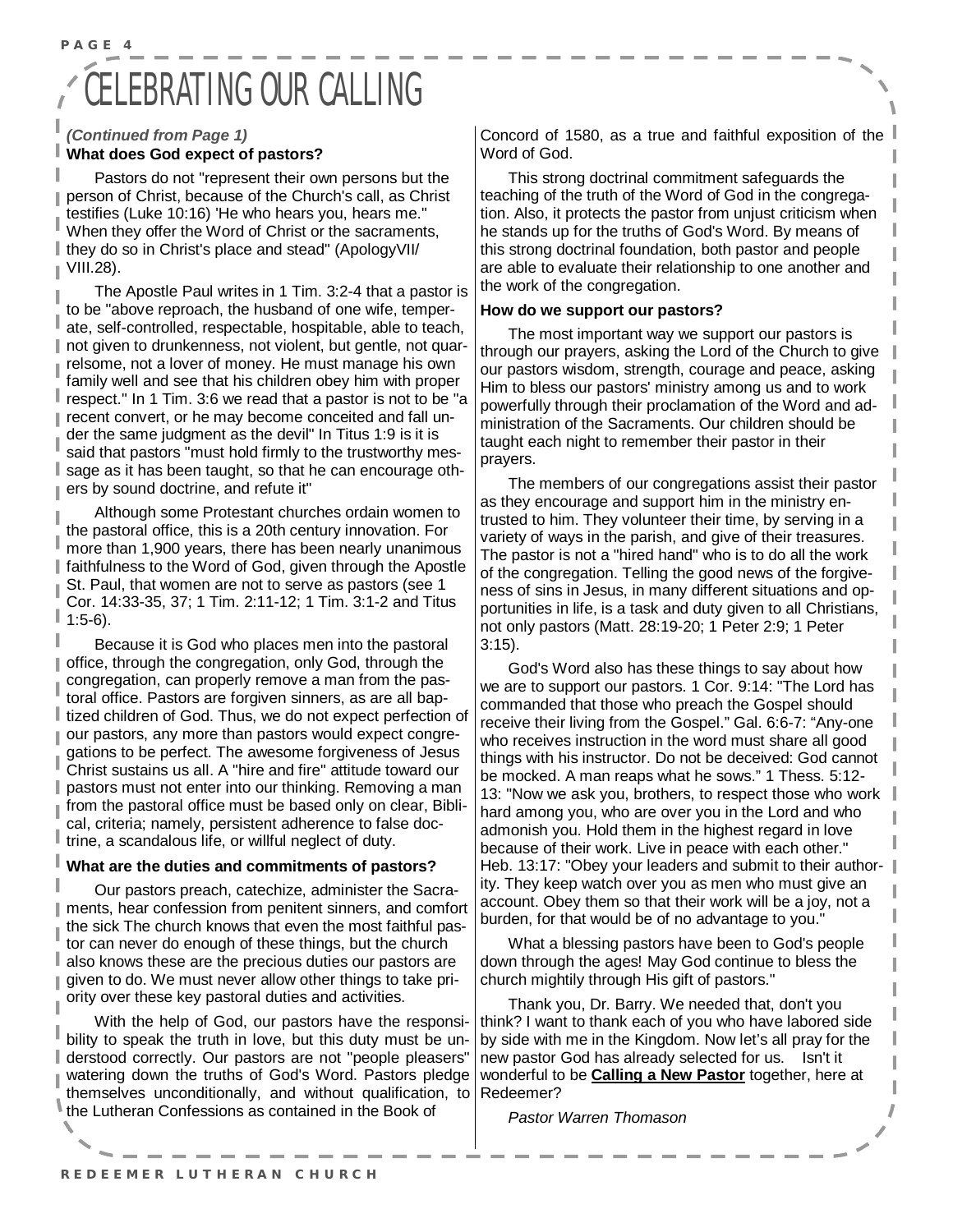

### **GREETERS SISCHEDULE**

|                | 8:00                          |
|----------------|-------------------------------|
| Nov. $2$       | <b>Shirley Woller</b>         |
| Nov. 9         | Helen Perry & Leona Morrison  |
| <b>Nov. 16</b> | Joe Friess & Dolores Altmann  |
| <b>Nov. 23</b> | Ken & Cathy Mielke            |
| <b>Nov. 30</b> | Youth                         |
|                |                               |
|                | 10:30                         |
| Nov. 2         | Morris & Connie Rieck         |
| Nov. 9         | Carol Carlos & Nancy Hall     |
| <b>Nov. 16</b> | Tommy & Karen Kirkland        |
| <b>Nov. 23</b> | Sandy McGrath & Diane McGrath |
| Nov. 30        | Youth                         |
|                |                               |

### *Submitted by Pam DeGourse*

| Nov. 2                    | Arlene Harden & Linda Rogers      |  |  |
|---------------------------|-----------------------------------|--|--|
| Nov. 9                    | Diana Collins & Jane Hoivik       |  |  |
| Nov. 16                   | Laura Brooks & Dorothy Sinowetski |  |  |
| Nov. 23                   | Sybil & Cecil Grahl               |  |  |
| Nov. 30                   | Youth                             |  |  |
| Submitted by Pam DeGourse |                                   |  |  |

#### **10:30 Nursery**

- Nov. 2 Michelle Finley
- Nov. 9 Sharon Schultz
- Nov. 16 Jonti Lute



- Nov. 23 Michelle Finley
- Nov. 30 Robin Altmann

### **SHEHERS**

|        | $8:00$ A.M.                 |
|--------|-----------------------------|
| Nov. 2 | Diana Collins & Harold Hale |
|        | Erv & Betty Maki            |
|        |                             |

- Nov. 9 Stephen Ministers
- Nov. 16 Lee Vandercook & Olga Nagel
- Nov. 23 Lee Vandercook & Olga Nagel
- Nov. 30 Youth **10:30 A.M.**
- Nov. 2 Tony Grcevic & Lessie Kirch Ray & Leta Stender
- Nov. 9 Stephen Ministers Nov. 16 Cecil and Sybil Grahl
- Nov. 23
- Nov. 30 Youth

Nov. 26 **Thanksgiving** *Submitted by Ray Stender (941) 628-3939*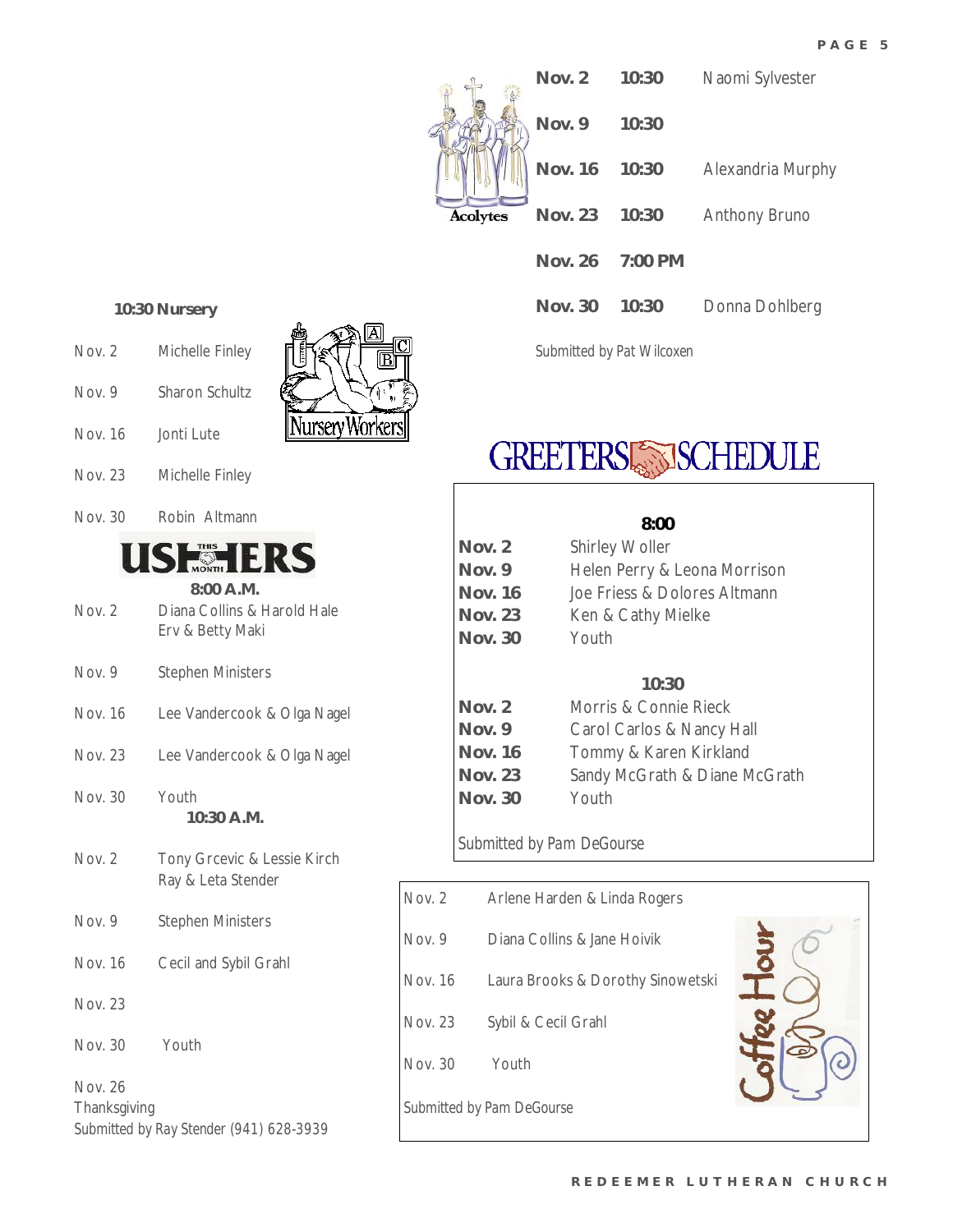**P A G E 6** 

### SCRIP



**A big thank you to Pat Wilcoxen for a great job handling the Scrip program in my absence.** 

**November Scrip orders will be taken Wednesday, November 5 at the Ladies Guild and Sunday November 9**  after both services and returned Sunday, November 16. See Sybil Grahl in the narthex. It is not too early to order Scrip for Christmas gifts. Scrip is the same gift cards you purchase at various restaurants, clothing **stores,** 

**department stores, etc. The Ladies Guild receives a percentage of the purchase, which we use for our mission projects. A complete list of retailers is available in the Narthex. December orders will be taken Sunday, December 7 and returned Sunday, December 14 in plenty of time for Christmas giving.** 

**If you have any questions ask Pat Wilcoxen or Sybil Grahl.** 

*Sybil Grahl*

### Property Management

*Hallelujah!!* 

Our summer is winding down and cooler weather is on the way. Here at Redeemer we are truly blessed with **so many hard working and willing congregation members keeping our facilities and property operating smoothly and looking beautiful.** 

Pat Wilcoxen and Joe Friess-thank you from all of us for your countless hours bringing new phone and com**puter connections online and operating well. Our head Sexton Pam DeGourse and her committee have our deepest gratitude for keeping the Memorial Garden looking so beautiful. Folks such as Doris Dykhuizen, Ray**  Janssen, Pat Petersen, Gerald Lute, Tommy Kirkland, Harold Hale and a host of others who offer their services **continuously, maintaining and beautifying our buildings and grounds. We realize there are so many others working behind the scenes and we thank you also.** 

Redeemer's Child Care Director Wendy Horvath and her staff, as well as her family, have been doing a won**derful job keeping our Child Care facility so neat, clean and welcoming.** 

Youth Group's upcoming project to paint the playground equipment behind the Fellowship Hall is a great service to this congregation as well as a lot of fun. Keep an eye out for that. A special thanks to the Finley family **for donating their pressure washing services (see Redeemer's Service Directory for their listing).** 

A warm "Hello" to our returning Associate members as well as our new members. If you have any suggestions or see things that need done, please make a note on the "To Do List" chart in the Secretary's Office or contact **me directly.** 

**Your Brother in Christ, Charlie Vovcsko Property Management**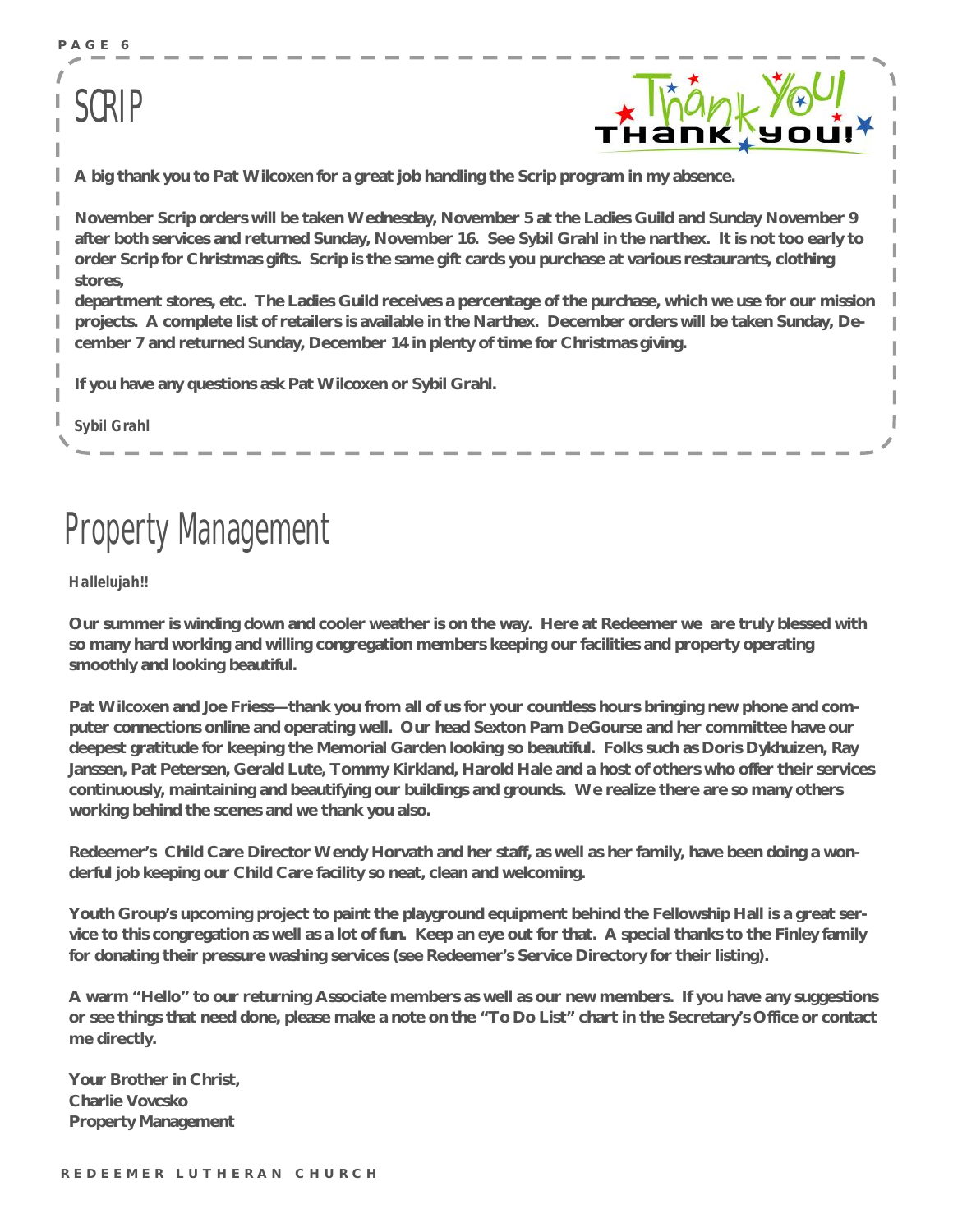## Human Care

**We have added Marie Gill to our shut-ins list. Please check the full list in your Sunday bulletin. If you are visiting any of these folks, or are able to do so, please let me know. They need love and concern.** 



**The Caring Network leaders met with Lessie Kirch in October. They added new leaders and members to the lists. Every member should be receiving a card**  from their leader explaining how the network works. If you have not received a card, let Lessie or Marj know. **(Lessie's phone: 475-3689; Marj's phone: 475-0553.)** 

Our rice and bean collection is growing by leaps and bounds! Final day to bring R & Bs is November 11<sup>th</sup>. We **will be loading them in Pastor T;s truck on that day. Thanks to all who have contributed so far!** 

**Registration for blood donations will be on November 16th in the narthex. Requirement lists will be available.**  The Big Red Bus will be here on November  $23^{\text{rd}}$  from 8:30 a.m. to 1:00 p.m. Every pint of blood given saves **three lives!!!!** 

IWe will be receiving 115 names for the Messiah Mission Angel Gift Tree. Watch for the tagged tree in the narthex some time this month. This year, we are asking you to wrap the gift you purchase and tape the receipt to the package. Please spend \$15 to \$20 for the gift. These families are so grateful for these generous donations!

The Sr. Fellowship group is expanding now that our season people are coming back! Please sign up in the narthex if you plan to come. (This gives us an idea of how many to plan lunch for.) Our November gatherings will **be the 6th and the 20th starting at 10:00 a.m.** 

Look for two new Care Notes in the narthex rack. They are: "Humor-Helps Us AS We Age" and for kids: **"When Bad Things Happen." Other popular titled notes have been replenished as well. These are free-help yourself.** 

IWe received only 3 service personnel addresses, so our board will buy the items needed and send them to these special people. If anyone would like to give a small donation toward the cost of theses items/postage, it would **be appreciated muchly!!(Give to Marj or Carol Haupt.)** 

""By this shall all men know that ye are my disciples, if ye have love one to another" John 13:35

The greatest force in all the world is the love of God. The world is looking for real love. Christians, let's show it and share **it.** 

*Submitted by Marj Sterriker* 

**Prayers of thanksgiving to the Lord for my recent successful surgery!! And to Pastor T . for his many kindnesses ===and to my church "family", thanks to all for your help, concerns, meals, phone calls, cards, and prayers-----unbelievable!!** 



**In Christian love, E. "Sammy" Jollay**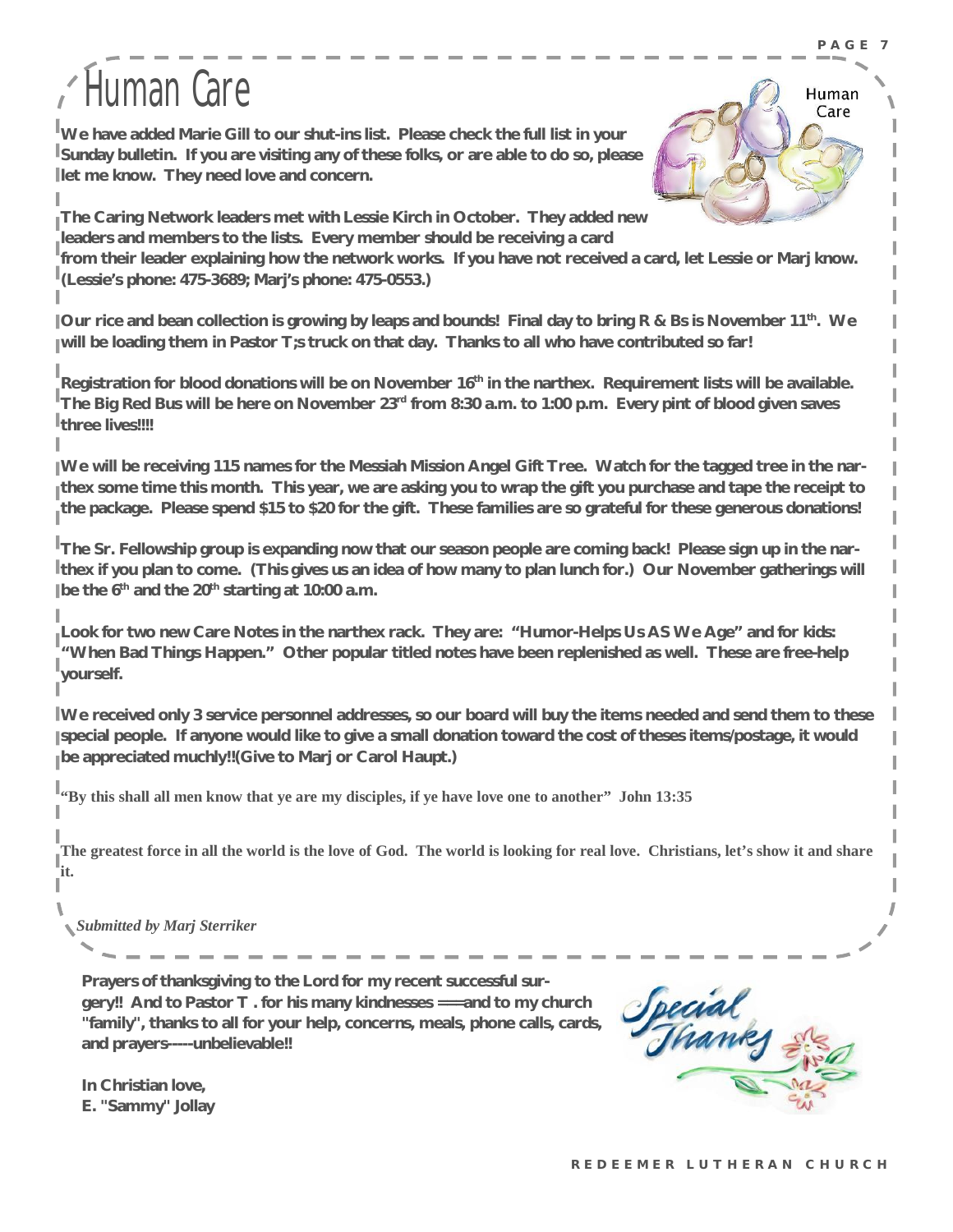## New Members

**P A G E 8** 



*James DeGourse 96 Long Meadow Lane Rotonda West, FL. 33947 240-565-8911 Transferred from First Lutheran Church in Bowie, MD.* 

*James is Assistant Manager of the Venice Dollar Store. He enjoys gardening, fishing and outdoor activities.* 



*Karen Lakey 7321 Lares Street Port Charlotte, FL 33981 941-697-9482 Joined by Affirmation of Faith* 

*Karen has retired from the medical field. She now devotes her time helping veterans needing assistance. She want to attend church functions and take on duties when her time allows.* 



*Carol and Russ Spooner 2565 Oberon Road Englewood, FL. 34224 941-475-6140 Joined by Affirmation of Faith* 

*The Spooners are from Canton, OH and have been in Florida since 1996. Russ retired from a large meat packing business and Carol was a teacher in Canton's school system for 30 years. Their son lives in Ft. Myers and Russ and Carol have 2 grandchildren ages 2 1/2 and 8 years. They enjoy golf, boating, fishing & bowling.* 

*Geraldine Bradberry (Jonti Lute's mother) Englewood Health/Rehab 1111 Drury Lane Englewood, FL 34224 Transferred from Bethlehem Lutheran Church in Jacksonville Beach, FL. PICTURE NOT AVAILABLE*

*Submitted by Pat Wilcoxen, Secretary & Avis Stucik*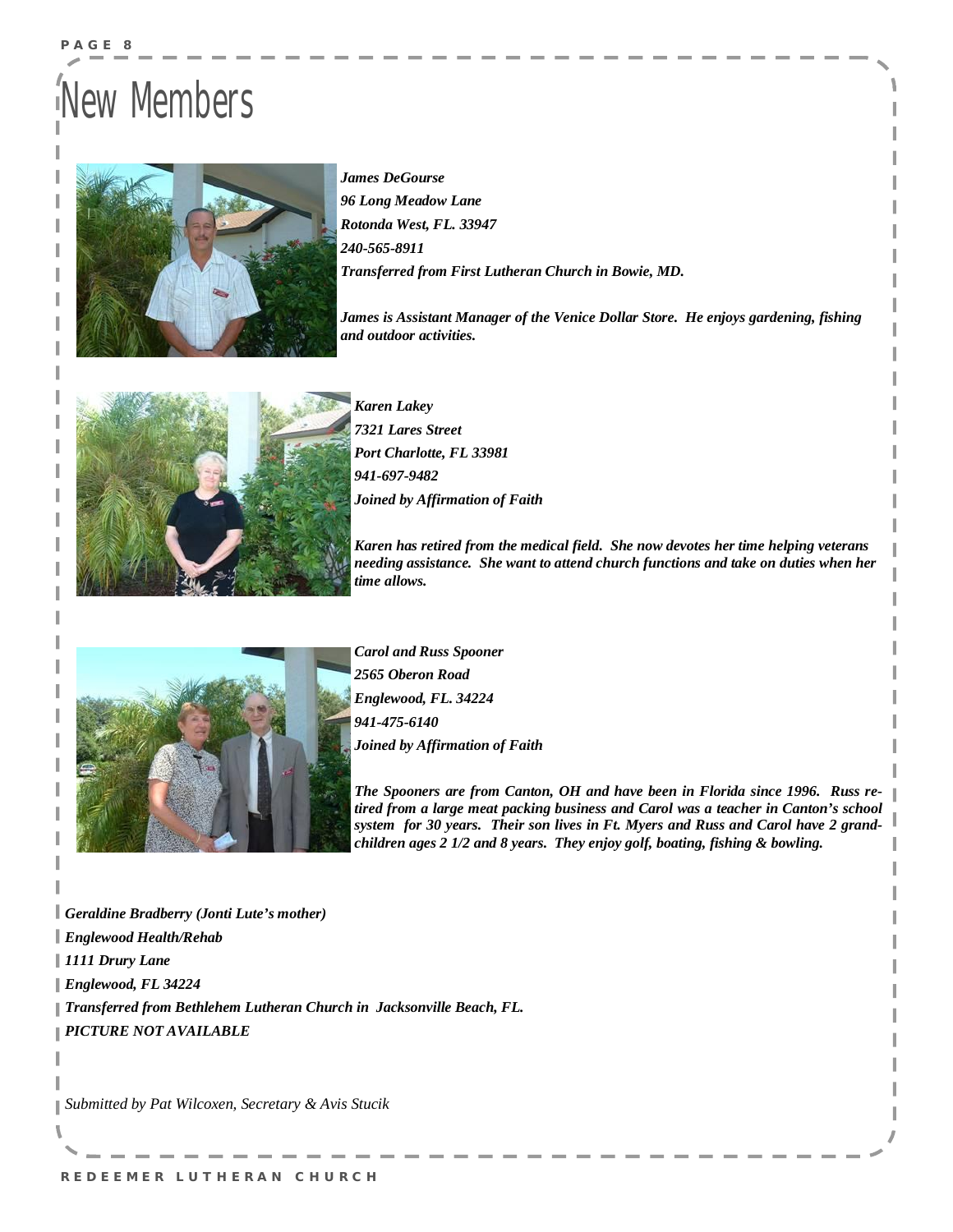### Ladies Guild



**The Ladies Guild got off to a good start at our October meeting. Our thanks go out to our newly elected president Carol Sheahan for doing a wonderful job. The next meeting is November at 1 PM with desserts and coffee at 12:30. Marj Sterriker and Helen Stur-**

**zenbecker are hostesses. Our speaker will be Donna Leclerc Executive Director of Dash. She will inform us**  about child abuse and domestic abuse---and some of the causes and results of abuse. This appears to be a very **eye opening program and I hope most of our ladies will attend. All Redeemer ladies are welcome.** 

The bazaar and craft fair will be Saturday November 15th from 8 AM to 2 PM. The men of the church are invited to provide items for the bazaar--crafts, wooden, hand sewn, house wares, jewelry and original items are needed. Bring your donations as soon as possible and put them behind the room divider in the Fellowship Hall. **We will be setting up on Friday November 14th. Baked goods should be packaged.** 

**Ladies Guild Christmas Party is Friday December 12th at the Country Hills Club in Rotonda. Tickets are \$17.00. See Laura Brooks.** 

**Come join us on November 5th for good fellowship and fun as "WE Serve Our Lord with Gladness."** 

*Submitted by Linda Rogers*





Aaden Charles Mosser with parents Christian Gene and Lindsay Marie Mosser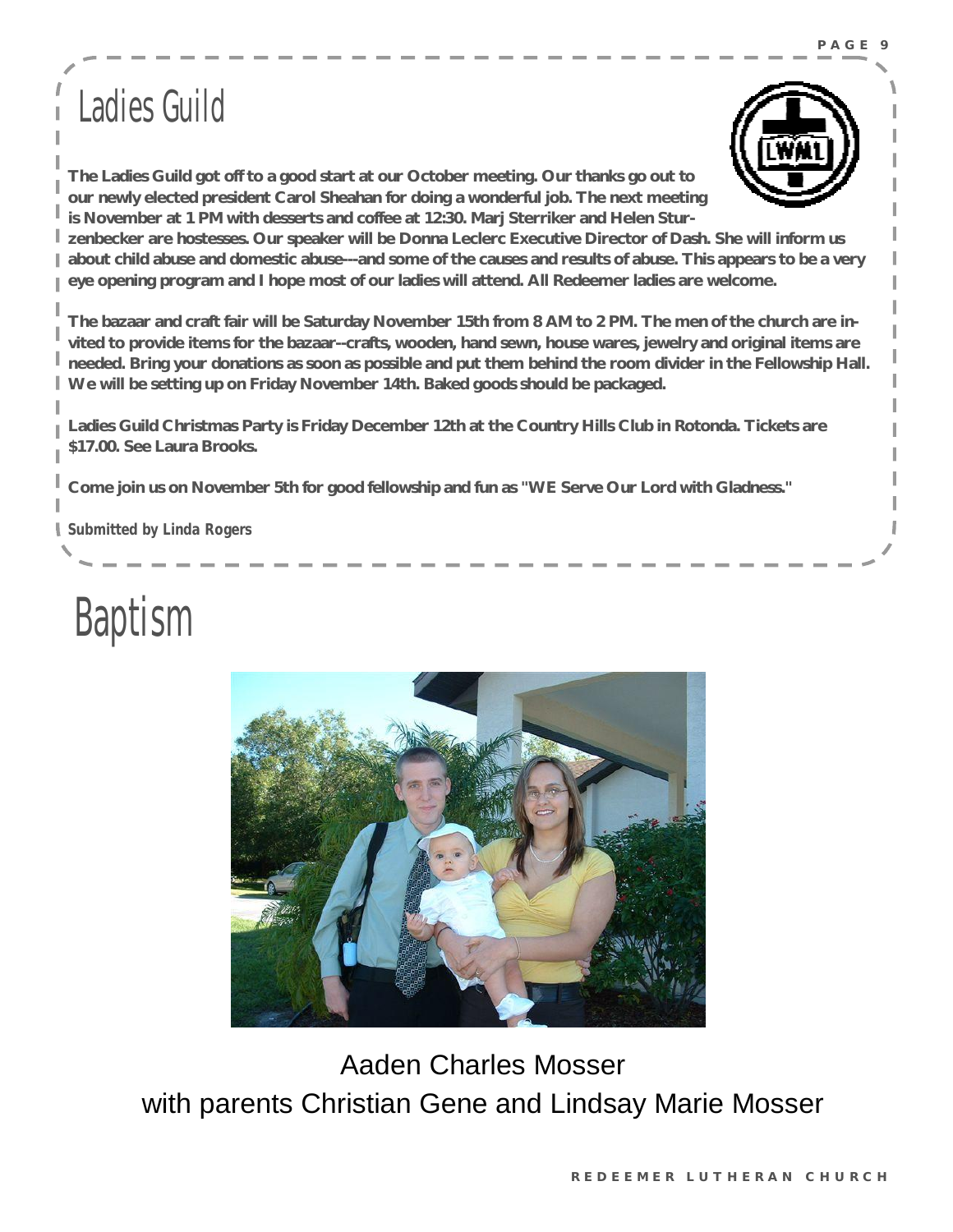| PAGE 10                          |                                                                                                                                                                                                        |               |                                              |  |
|----------------------------------|--------------------------------------------------------------------------------------------------------------------------------------------------------------------------------------------------------|---------------|----------------------------------------------|--|
|                                  | Service Directory/Classified Ads                                                                                                                                                                       |               |                                              |  |
| <b>Services</b>                  |                                                                                                                                                                                                        |               |                                              |  |
| Beautician/Manicurist            | Debbie Balogh                                                                                                                                                                                          | Purple Palace | 941-475-0731                                 |  |
|                                  | Pressure Cleaning - Matt & Michelle Finley - Hoover Pressure Cleaning - 697-6886<br>Tell us you saw us in the Redeemer Newsletter & get a 10% discount.<br>Licensed & Insured - www.hooverpressure.com |               |                                              |  |
|                                  | 6" Seamless Gutters - Jim W. Gossett, Residential Construction, Licensed & Insured<br>Home: (941) 698-9940; Cell: (941) 445-2074                                                                       |               |                                              |  |
|                                  | J & J Lawn Service-Quality service at an affordable price. Mowing, weed-eating, blowing, edging, and palm tree<br>trimming. Call John at (941) 456-1163 for a free estimate.                           |               |                                              |  |
|                                  | Handyman Licensed & Insured Call Jim Gossett Home: (941) 698-9940; Cell: (941) 445-2074                                                                                                                |               |                                              |  |
|                                  | <b>Sandma's Domestic Service</b> — Pet Sitting, Errands & Dr. Visits, Help with Elderly & Invalids, Cleaning & Cook-<br>I ing, House & Yard Work - Call Carol (941) 474-926                            |               |                                              |  |
| Sakes-Rentals<br><b>For Sale</b> | Pineapple Gulf Properties-Glenda McDorman, Owner/Broker<br>880 S. McCall Rd., Englewood<br>(Lessie Kirch's Daughter)                                                                                   |               | (941) 473-0300-Office<br>(941) 330-7922-Cell |  |
|                                  | Collectors-Beanie Baby "Jabs", Mallard Duck, one of the most sought after of all Beanie Babies-\$10.00<br>MJC Collection-Baby "Mandy" Manatee-\$10.00                                                  |               | Call Jay Nistendirk (941-697-6577            |  |
| I twin beds.                     | 8' pool table. Great condition. 8 pool cues and bridge, racks, balls, etc. \$1000. Call Michelle<br>Ferrier at 697-0502. Also, numerous furniture items - couches, shelves, bookshelf, dressers,       |               |                                              |  |
|                                  | <b>Newsletter Deadline</b>                                                                                                                                                                             |               |                                              |  |

The deadline for submission of articles for December is **Sunday, November 23rdby 12 noon.** 

If you have an article you would like to submit for the newsletter, either e-mail it to **[letastender@gmail.com](mailto:letastender@gmail.com)** or place it in the newsletter box in the church office. Articles received **after November 23rd** will be held for the **January** newsletter.

*Please be sure to put your name on the article so I can contact you if there are any questions.* 

**R E D E E M E R L U T H E R A N C H U R CH**  *Leta Stender*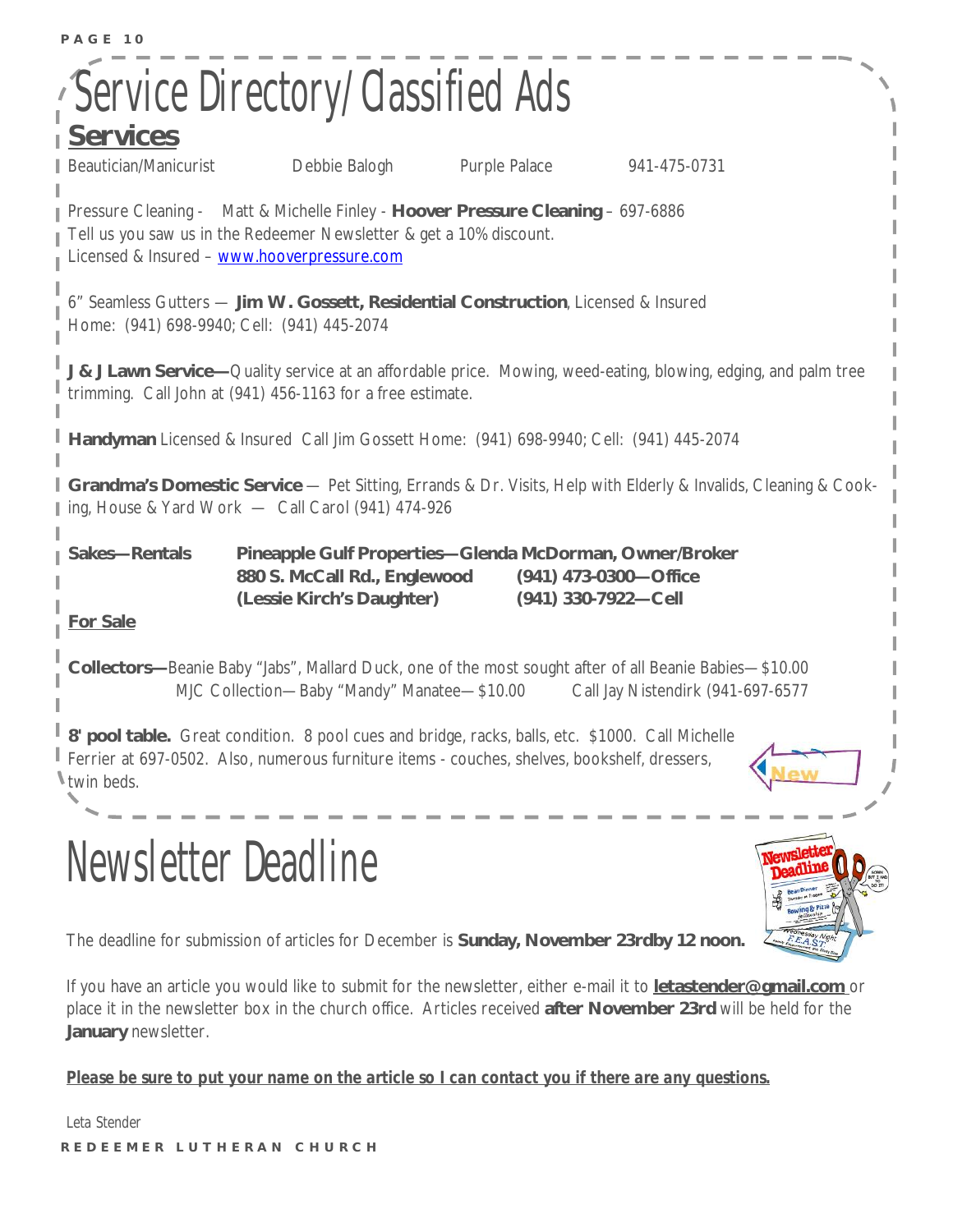# Outreach



*"Therefore, go and make disciples of all nations, baptizing them in the name of the*  Father and of the Son and of the Holy Spirit, and teaching them to obey everything I have commanded you." Matthew 28:19

### **TIME IS OF THE ESSENCE!**

What if you knew for certain that Jesus was coming back to earth in just 4 years? Think about it. How would you change your life for the next 4 years? What activities would be most important to accomplish? Or would you change anything?

As Christians, we would think of all the people who are unsaved—those who don't know or believe in Jesus, our Savior. We would have a sense of urgency, to tell as many people as we could about Jesus. But how would we do this if we don't have the gift of evangelism? WE CAN INVITE THEM TO OUR CHURCH WHERE THE GOSPEL IS PREACHED WEEKLY. The Word and the Spirit will do the work of touching their hearts.

Jesus is coming back soon. He told us so. He told us to watch and wait. And he told us to tell everyone about him and make disciples of them. LET US BE AWARE OF THE URGENCY. LET US DO WHAT WE CAN TO TALK TO PEOPLE AND INVITE THEM TO CHURCH.

### **OUTREACH NEWS**

#### **Friendship Sunday**

The September 28 Friendship Sunday was quite successful. We hope you noticed, and talked to, the nine "friends" who were visiting that day. This is our very best Outreach tool. We will have another special Friendship Sunday celebration in February 2009. Watch for details in coming months and please start thinking about who to invite. However, you don't have to wait until then to bring someone to church!

#### **Halloween Safewalk**

Members of the Board of Outreach passed out candy to all the little beggars on Dearborn Street on Halloween. We saw a few thousand kids and the candy had information about Redeemer Lutheran Church & Child Care affixed to it. Hopefully, the mom's will see our statement, and perhaps make a decision to come visit us. It was a lot of fun. Karen and Tommy Kirkland were dressed as the King and Queen of Hearts.

#### **Rotonda Christmas Parade**

Once again we will have a float in the Rotonda parade, on December 6. The Youth will be helping with this project, and hopefully will be part of the parade. We will pass out brochures and candy. Let's make Englewood aware of Redeemer Lutheran Church and Child Care.

### **Christmas Mailing**

The Board will be mailing out "invitations," announcing and inviting the surrounding community to our Christmas services and activities. Please use this opportunity to greet and welcome all the visitors to our services who come as a result of this mailing.

### **Neighborhood Signs**

We have purchased 50 Child Care signs to be placed in the community and we will obtain 50 Redeemer signs as well. We need VOLUNTEERS to help us "plant" them around Englewood. Contact Carol Haupt, 460-8830.

*Submitted by Carol Haupt*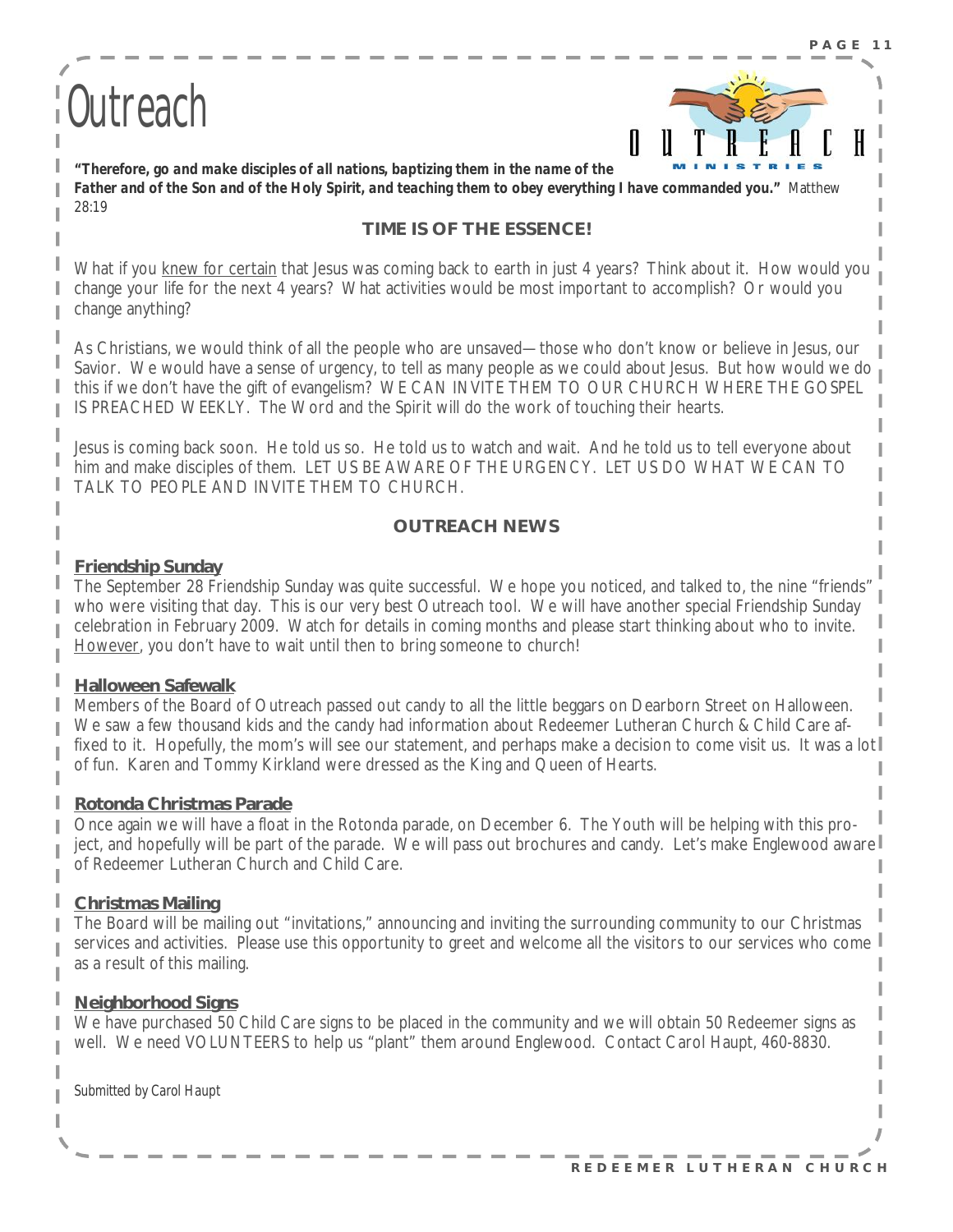### **P A G E 12**  Transition Steering Committee

The Transition Steering Committee had its initial meeting on September 9<sup>th</sup>, and will continue to meet the 2<sup>nd</sup> and 4<sup>th</sup> Tuesdays of each month. Members of the committee are as follows:

Tim Byrne – Elders Doris Dykhuizen – Choir Charlie/Carol Vovscko – Property Management Pam DeGourse – Assimilation Clare Kieselburg – Human Care

Ron Beaber – Officer Ray Janssen – Elders Ray Altmann – Stewardship Carol Haupt – Outreach Joe Friess – At Large

*Submitted by Pat Wilcoxen* 



After many days and hours, we now have working telephones again. We have switched our service from Comcast to Verizon. We have voice mail so if the lines are in use when you call, you may leave a message and you will get a return call as soon as possible. We had the lines rewired and now we do not have the cross talk on the phones as before.



The sound system is now working properly with the availability of using all the mikes. If someone thinks the volume levels are not working, please let Pastor T. or myself know.

This is a GREAT BIG THANK YOU to Joe Friess who has upgraded all the computers with memory, this includes the Child Care. He has upgraded the secretary computer with a DVD drive and installed the latest version of Shepherd Staff which is our operating software.

Joe has also done a great job on Redeemer's web site. If you have not done so, please visit it at http:// [www.redeemerfl.com](http://www.redeemerfl.com).

All Northerners returning for the winter please remember to make a note in the Red Attendance books on Sunday Mornings that you've returned or call the church office. I don't always get to see everyone on Sunday.

Remember all bulletin notices are to be to me no later than 11:00AM on Wednesdays. If you would like, send them to me by email.

The new church directory will be coming out in a week. I encourage you to please look at your address(s) and phone number(s). If it needs to be corrected, please do not wait — contact the secretary at 941-475-2410.

Thank you, *Pat Wilcoxen Church Secretary*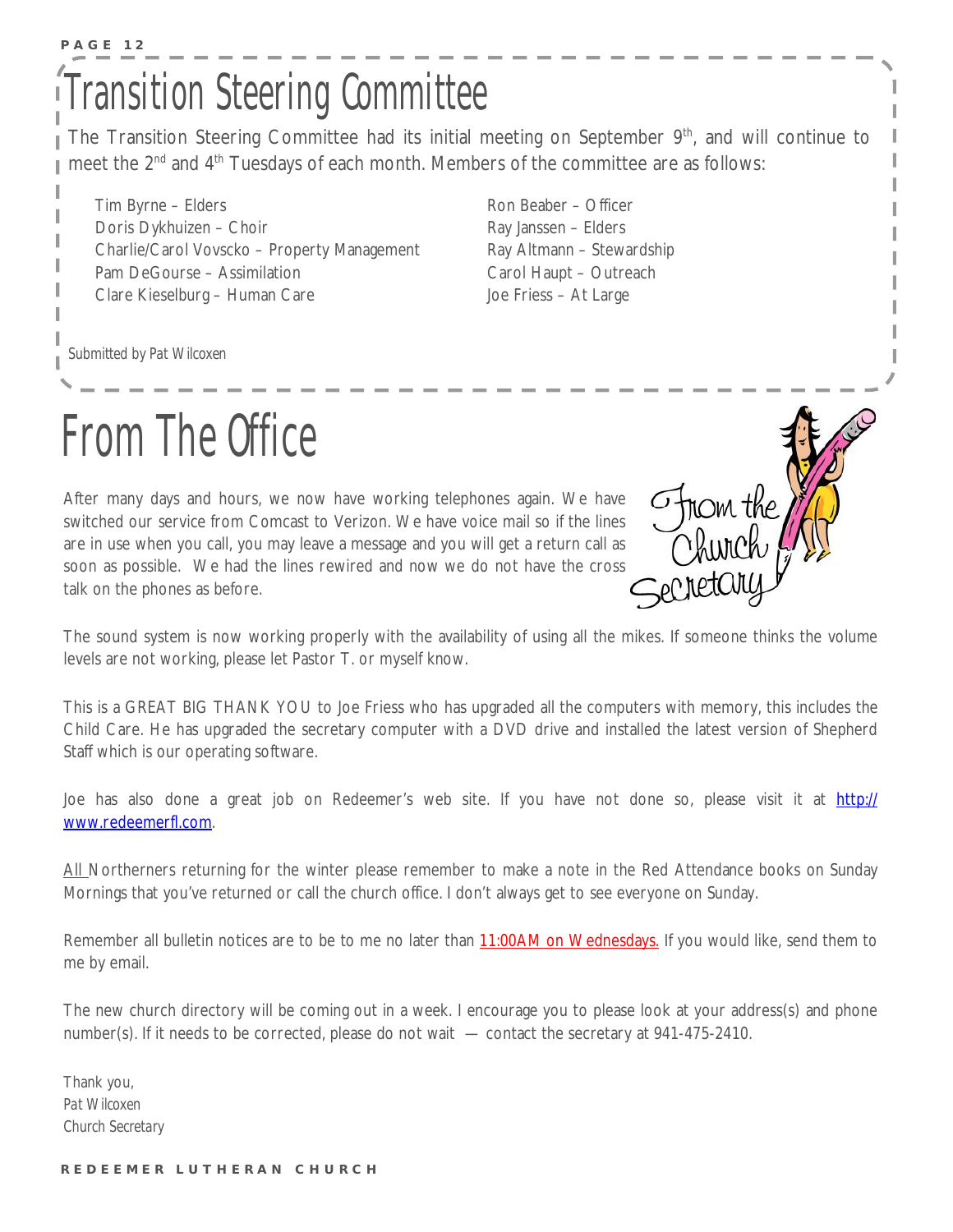### **HEALING:**

**Members Ginny Doenges**  Gene Eiler Bob & Joan Johnson Charles Keller Cliff Larsen Ellie Ratzlaff



**Friends & Relatives**  Phil Alcantara Elaine Baron Georgia Bush Dorothy Doenges Elaine Entzian Debbie Harrison Howard Kagay Rev. Howie Krienke Estella Lewis Marie Liebl

Kaye Ann Nagel Judy Nagel Sherrie Rhoades Michael Stio Marion Talley Katie Taseff Polly Tice Phyllis Tucker Virgil Weldy Kenneth White Michael Zaffino

**PRAYERS OF COMFORT FOR IONE COMSTOCK AND FAMILY WHOSE SON CHRIS GOSSETT WAS CALLED TO HIS ETERNAL HOME OCTOBER 23RD.**

**PRAYERS OF COMFORT FOR THE FAMILY OF JANE SCHURR WHOSE HUSBAND DAVID WAS CALLED TO HIS ETERNAL HOME IN OCTOBER.**

Herb Bohm



| hero Bonin              |  |  |
|-------------------------|--|--|
| Geraldine Bradberry     |  |  |
| Gloria Carlson          |  |  |
| Evelyn Etheridge        |  |  |
| Marie Gill              |  |  |
| <b>Farl Gossett</b>     |  |  |
| Ruth Jansch             |  |  |
| Clara & Walter Mitchell |  |  |
| <b>Ruth Sutley</b>      |  |  |

# Sunday School

**SUNDAY SCHOOL NEEDS VOLUNTEERS**: Redeemer Sunday School **is growing** and because of this we need some volunteers. We are looking for a teacher to help teach a growing Middle School and/or High School class. We are also looking for bus monitors. We have a very active transportation effort and bus children to and from Sunday School, Confirmation, Youth Group and other events. We need volunteers to ride along with the children. Please give these requests some prayerful consideration. For additional information please contact Christin Wacker @ 239-340-3953.

*Submitted by Christin Wacker*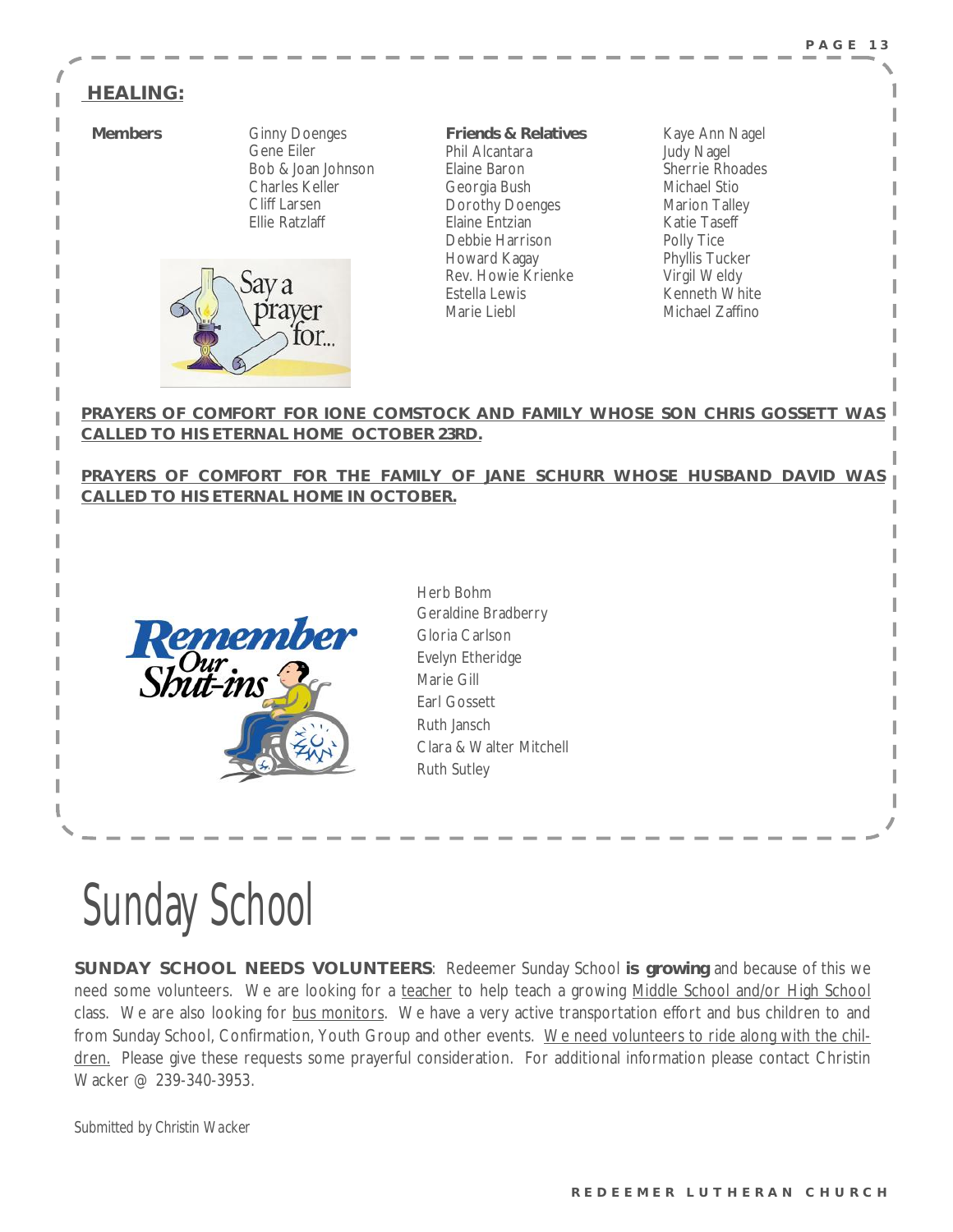### Youth Group

We now have an active group of at least 10 and this does not include any high school students. At the October get together the youth enjoyed pizza and planning for the year. They have determined plans for fundraising, servant missions and fun. They will shortly be putting out the calendar through May with all their planned activities. On November 7-9 the Middle Schoolers along with a few High School guides and adult sponsors will head to Leesburg, FL for the What If Rally. They are expecting nearly 1000 youth. How exciting this will be for them. In addition on the 20<sup>th</sup> they plan to paint the playground equipment behind the Fellowship Hall as one of their first servant projects. We are very excited to have such an active group of youth and involved parents already offering help.

*Submitted by Michelle Finley* 

## Child Care

Many thanks for Carol Haupt and Barbara Duff (Duffy's Golf Course) for hosting a golf tourney Oct. 18<sup>th</sup>. We had a great turnout for our first event and raised approximately \$500.00.

Keep a watch out for us in the Narthex as we promote a few of our other fundraisers. As always we hope to offer items that will be a benefit in your life along with benefitting the child care.

Our enrollment continues to grow and we are pleased with the direction the child care is headed under the leadership of Wendy Horvath – Director. Our Christian Curriculum has been implemented and we are pleased to offer that to our children and their families.

The financial status of the child care continues to improve and we are thankful the Lord has continued to bless this Redeemer ministry.

In closing, we want to thank those of you who have also helped to give to the "Angel Fund", this helps to allow children of families hit by the tough financial times to remain with our child care on partial scholarships.

*Submitted by Michelle Finley* 

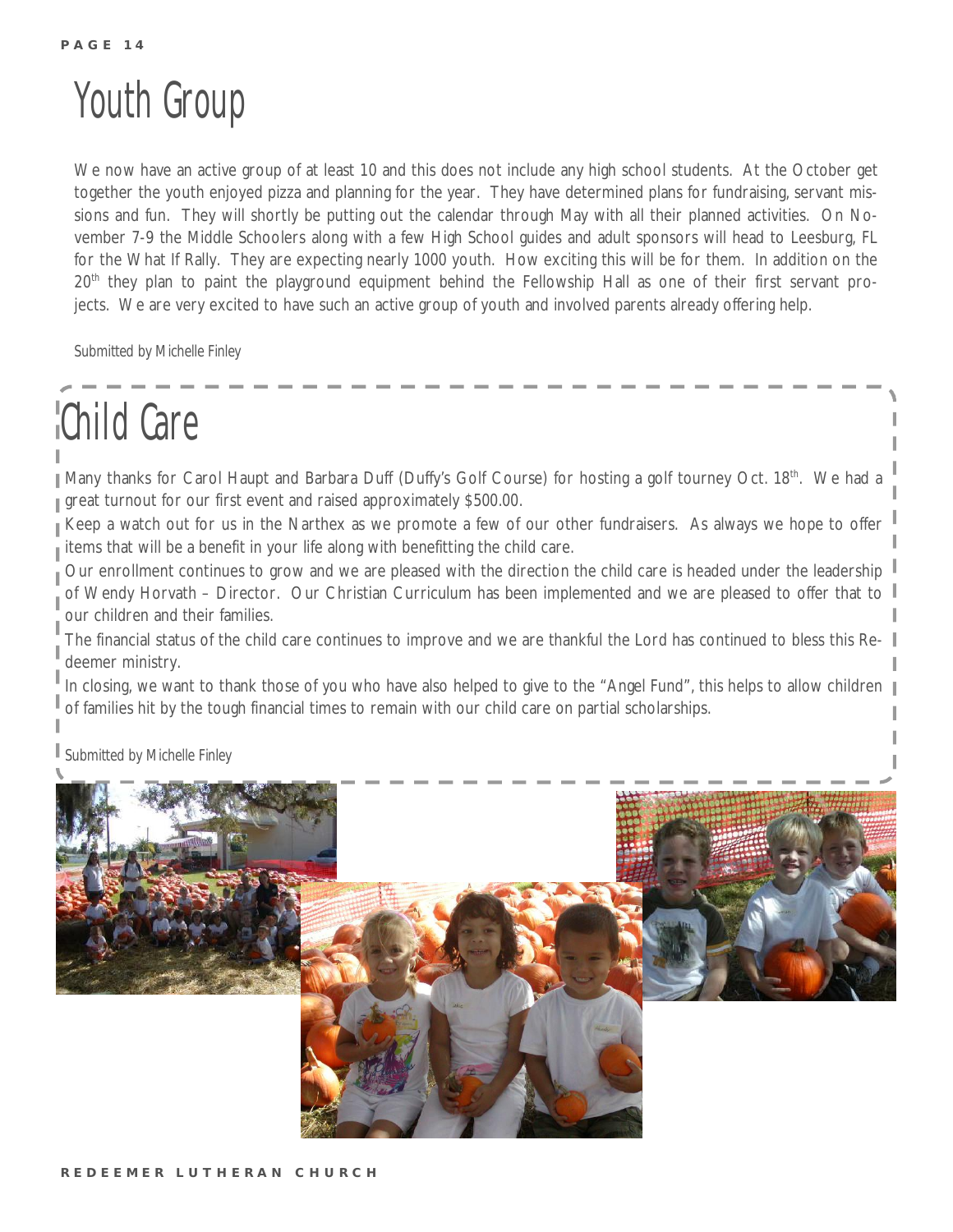### *Redeemer Lutheran Child Care & After-School*

| Recipe/ Snack I dea                                                                                                                                                                                                   | <b>Birthdays</b>                                                                                                                                                                                                                                                                                                                                                               | <b>Five Little Turkeys</b>                                                                                                                                                                                                                                                                     |
|-----------------------------------------------------------------------------------------------------------------------------------------------------------------------------------------------------------------------|--------------------------------------------------------------------------------------------------------------------------------------------------------------------------------------------------------------------------------------------------------------------------------------------------------------------------------------------------------------------------------|------------------------------------------------------------------------------------------------------------------------------------------------------------------------------------------------------------------------------------------------------------------------------------------------|
| Gobblin' Good<br><b>Turkey Salad</b><br>You will need:<br>5-oz. can chunk turkey<br>Red delicious apple, peeled and<br>diced                                                                                          | Hunter 11/1<br>Elena 11/8<br>Devyn 11/16                                                                                                                                                                                                                                                                                                                                       | Five little turkeys standing at<br>the door,<br>One waddled off, and then<br>there were four.<br>Four little turkeys sitting near<br>a tree,<br>One waddled off, and then                                                                                                                      |
| 14 cup chopped green grapes<br>2 tsp. mayonnaise<br>Salt<br>Directions:<br>Mix all ingredients in a small<br>bowl. Add salt to taste.<br>Makes about eight servings.<br><b>Closings</b><br>November 27<br>November 28 | Special events<br>In October the 3's and VPK<br>took a trip to Port Charlotte<br>United Methodist Church for<br>Story Time and a trip to the<br>Pumpkin Patch to pick a pump-<br>kin.<br>What is Redeemer Lutheran<br>Child Care Thankful For? We<br>are Thankful for Redeemer<br>Lutheran Church Members<br>for all the generous dona-<br>tions of supplies and sup-<br>port. | there were three.<br>Three little turkeys with<br>nothing to do,<br>One waddled off, and then<br>there were two.<br>Two little turkeys in the<br>morning sun,<br>One waddled off, and then<br>there was one.<br>One little turkey better run<br>away, For soon it will be<br>Thanksgiving Day. |
|                                                                                                                                                                                                                       |                                                                                                                                                                                                                                                                                                                                                                                | Submitted by Wendy Horvath                                                                                                                                                                                                                                                                     |

Dear Members of Redeemer Lutheran Church,

Recently I received the check for the monies donated to the Ferrier Family Farewell Fund. This fund was created to help me with expenses while Pastor Ferrier is ill. Thanks to all of you for your generous gift of \$85.00. I will use the money to help pay our October water bill. I appreciate your thoughtfulness. After my six years of willing service to Redeemer, I am touched that you would hold me in such esteem by the bestowing of this gift.

In His service, Michelle Ferrier and family